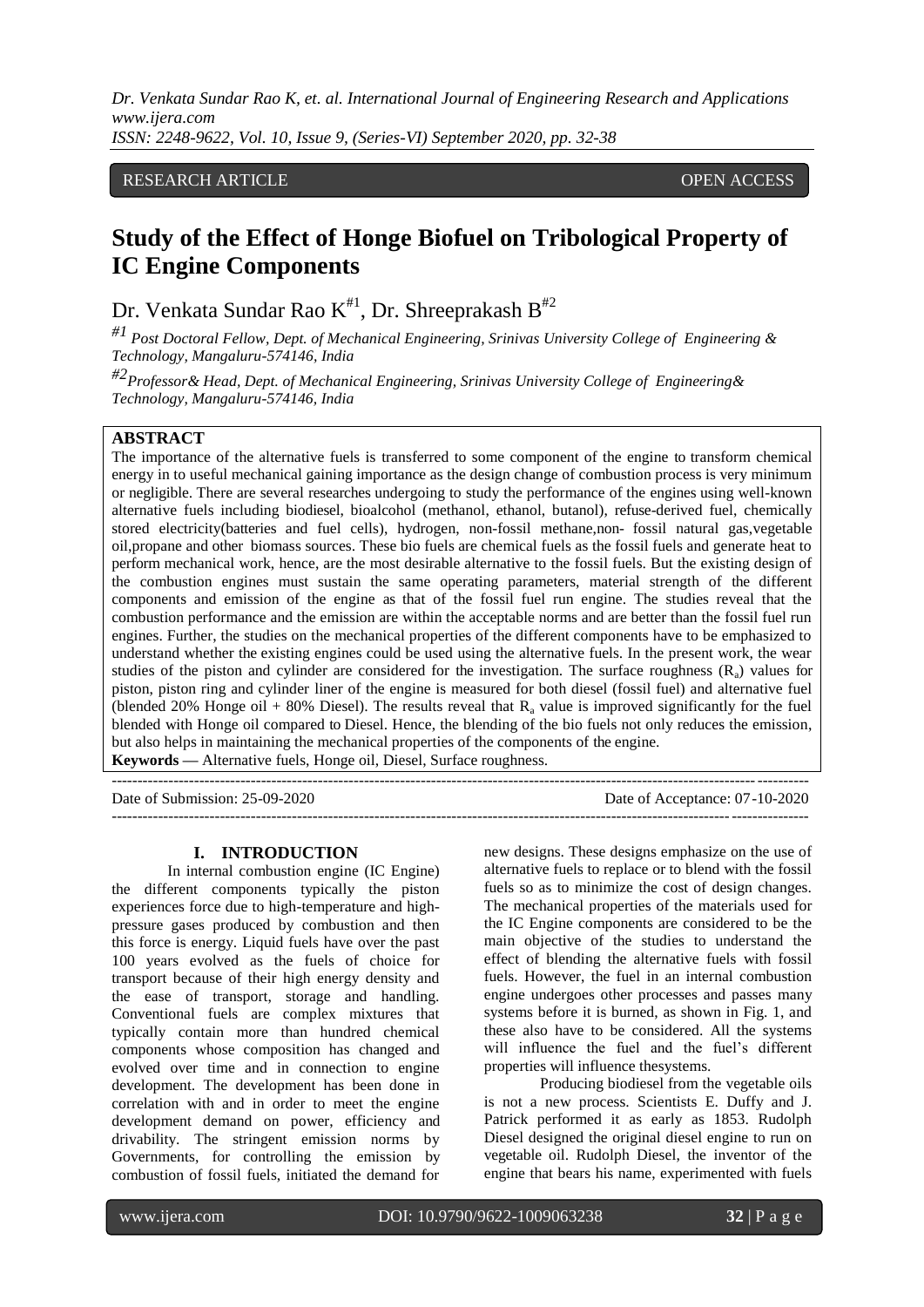ranging from powdered coal to peanut oil, and used peanut oil to fuel one of his engines at the Paris Exposition of 1900. Because of the high temperature created, the engine was able to run on variety of vegetable oils including hemp ad peanut oil. At the 1911 world's Fair in Paris, Dr. R. Diesel ran his engine on peanut oil and declared "the diesel engine can be fed with vegetable oils and will help considerably in the development of the agriculture of the countries which use it". One of the first uses of transesterified vegetable oil was powering heavyduty vehicles in South Africa before World War II. The use of vegetable oils as alternative renewable fuel competing with petroleum is a substitute fuel for petroleum diesel or petro diesel fuel made from vegetable or animal fats. Bio diesel fuel can be used in any mixture with petro diesel fuel as it has very similar characteristics but it has lower exhaust emissions. The major part of all energy consumed worldwide comes from fossil sources (petroleum, coal and natural gas). However, these sources are limited, and will be exhausted by the near future.

Thus, looking for alternative sources of new and renewable energy such as hydro, biomass, wind, solar, geothermal, hydrogen and nuclear is of vital importance. Alternative fuels lhave the potential to solve man of the current social problems and concerns, from air pollution and global warming to other environmental improvements and sustainability issues. Vegetable oil is one of the renewable fuels. Vegetable oils have become more attractive recently because of its environmental benefits and the fact that it is made from renewable resources. Vegetable oils are a renewable and potentially inexhaustible source of energy with an energetic content close to diesel fuel. The vegetable oil fuels were not acceptable because they were more expensive than petroleum fuels. However, with recent increases in petroleum prices and uncertainties concerning petroleum availability, there is renewed interest in vegetable oil fuels for diesel engines. The use of vegetable oils as alternative renewable fuel competing with petroleum was proposed in the beginning of 1980s.



# Typical conversion process of today?

**Fig. 1: Fuel path through an internal combustion engine[Google Images]**

#### **II. LITERATUREREVIEW**

The review of research work on alternative fuels and combinations on the wear of the Piston, Piston Rings and Liners has been carried out. After going through the review, the objectives of the present research work have been implemented by setting up experimental test rig. Some of the contributions have been discussed in the following paragraphs.

N.H.S.Ray, M.K.Mohanty and R.C.Mohanty

[1] have worked on Biogas as Alternate Fuel in Diesel Engines. They reviewed the current status and perspectives of biogas production, including the purification & storage methods and its engine purification& storage methods and its applications. Lower hydrocarbon (HC), smoke and particulates emission has been reported in diesel engines operating on biogas diesel dual fuel mode. C D Rakopoulos, E G Giakoumis, and D C

Rakopoulos [2] have discussed the Study of the short- term cylinder wall temperature oscillations during transient operation of a turbo- charged diesel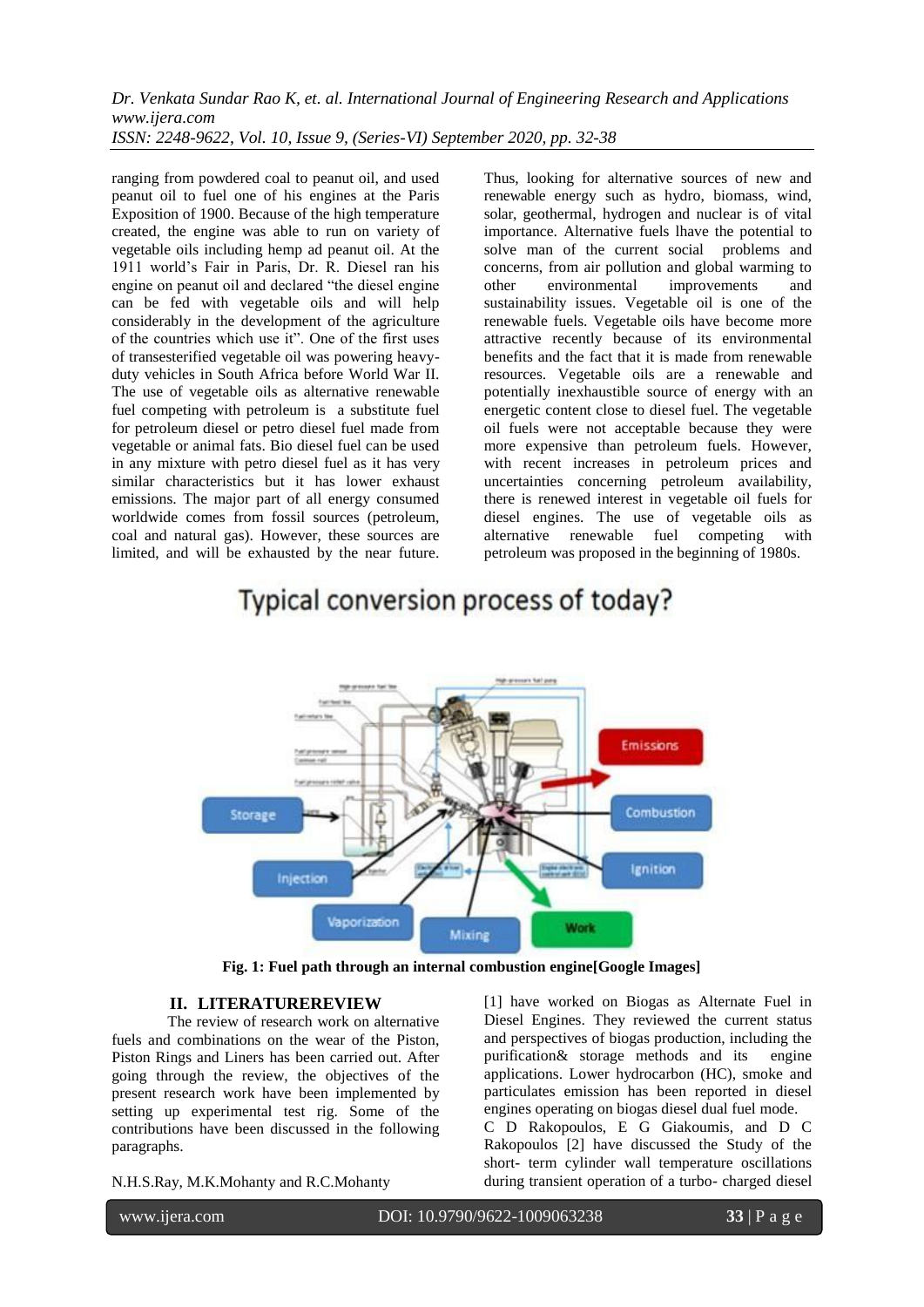engine with various insulation schemes. The work investigates the phenomenon of short-term temperature (cyclic) oscillations in the combustion chamber walls of a turbocharged diesel engine during transient operation after a ramp increase in load. The investigation reveals many interesting aspects of transientengineheattransfer,regardingtheinfluence

that the engine wall material properties have on the values of cyclic temperature swings.

Er. Milind S Patil, Dr. R. S. Jahagirdar, and Er.Eknath R Deore [3] have worked on Performance Test of IC Engine Using Blends of Ethanol and Kerosene with Diesel. They used 3.75 kW diesel engine AV1 Single Cylinder water cooled, KirloskarMake to test blends of diesel with kerosene and Ethanol. This paper presents a study report on the performance of IC engine using blends of kerosene and ethanol with diesel with various blending ratio. Parameters like speed of engine, fuel consumption and torque were measured at different loads for pure diesel and various combination of dual fuel. Break Power, BSFC, BTE and heat balance were calculated. Paper represents the test results for blends 5% to20%.

M. Lackner, F. Winter [4] have discussed the Laser Ignition in Internal Combustion Engines. Laser ignition tests were performed with the fuels hydrogen and biogas in a static combustion cell and with gasoline in a spray-guided internal combustion engine.

A Nd:YAG laser with 6 ns pulse duration, 1064 nm wavelength and 1-50 mJ pulse energy was used to ignite the fuel/air mixtures at initial pressures of 1-3 MPa. Compared to a conventional spark plug, a laser ignition system should be a favorable ignition source in terms of lean burn characteristics and system flexibility. Yet several problems remain unsolved, e.g. cost issues and the stability of the optical window.

Sutaria B.M, Bhatt D.V and Mistry K.N [5] has worked on study of basic tribological parameters that influences performance of an internal combustion engine. Mathematical model is developed using average Reynolds equation. Parametric study is performed on 150 CC, 2 Stroke Internal Combustion Engine. The oil film thickness (OFT) piston friction forces (PFF), and Ring friction variations are simulated under different variable i.e engine speed, lubricants and different ring

geometry. The simulated results of piston friction force, ring friction force and oil film thickness are compared with published literature.

Wang Wenzhong, HU Yuanzhong, WANG Hui& LIU Yuchuan [6] they have found that Piston and piston ring lubrication is a factor that strongly affects the performance of the reciprocating internal combustion engine. Their work is based on a unified numerical approach assuming that the pressure distribution obeys Reynolds equation in hydrodynamic lubrication regions while in asperities contact regions, the contact pressure can be obtained through the so-called reduced Reynoldsequation.

Arkaghosh [7] has worked on the essentials of combustion chamber, their design, influence in combustion process, timing, etc. They emphasize<br>research on newer designs requirement research on newer designs requirement forcombustionchambers.

Balvinder Budania [8] developed a new concept of I.C. engine with homogeneous combustion in a porous medium. They have proposed a new combustion concept that fulfils all requirements to perform homogeneous combustion in I.C. engines using the Porous Medium Combustion Engine, called "PM - engine".

S. Jaichandar and K. Annamalai [9], have discussed the effect of use of biodiesel fuel on engine power, fuel consumption and thermal efficiency are collected and analyzed with that of conventional dieselfuel.

Maro JELIĆ and Neven NINIĆ [10], have discussed the analysis of Internal Combustion engine Thermodynamic using the second law of Thermodynamic. They applied the numerical simulations in modeling the ICE engine processes together with the analysis by the second law of thermodynamics, they got a very potent tool for better insight and optimization of spark- and compression- ignition engines achieving lower fuel consumption and loweremissions.

# **III. METHODOLOGY**

In the present work the mechanical property viz., the wear of the piston, piston ring and cylinder liner is investigated. The experiments have been conducted using diesel and then the fuel is blended with Honge oil. The detail of the study is given in the Table 1.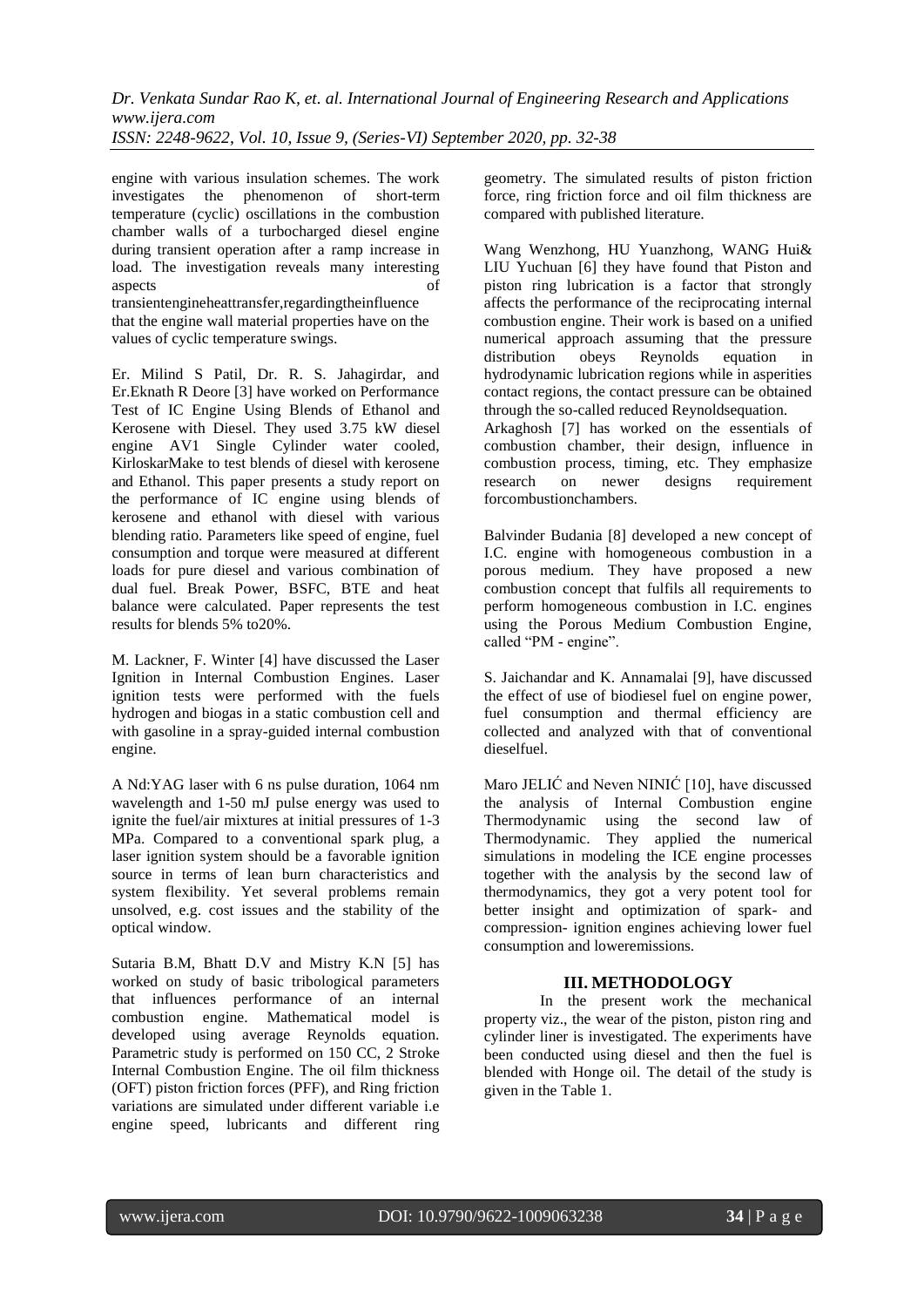| TABLE I |                                             |  |  |  |  |  |  |
|---------|---------------------------------------------|--|--|--|--|--|--|
|         | DETAILS OF FUELS USED FOR THE INVESTIGATION |  |  |  |  |  |  |
|         |                                             |  |  |  |  |  |  |

| Case<br>No | % of Diesel | % of Honge Oil |  |  |
|------------|-------------|----------------|--|--|
|            | 100         |                |  |  |
|            |             |                |  |  |

The duration of test is considered for 2 hours, 4 hours and 6 hours run of the engine. The corresponding readings of surface roughness (*Ra*) values of the piston, piston ring and cylinder liner have been recorded by using the surface

measurement test equipment shown in the Fig. 2. The measuring points considered at top dead center (TDC), bottom dead center (BDC) and mid of TDC and BDC (MID).



**Fig. 2. Surface Roughness Measuring Test Equipment**

#### **IV. RESULTS ANDDISCUSSIONS**

The results of the test have been tabulated for the  $R_a$ values considering the conditions of 100% diesel and blend of 80% Diesel + 20% Honge oil and the positions of the measurements for different components of the IC Engine are as follows;

a. cylinder liner –five circumferential points at TDC, MID, BDC positions b. piston–two positions on the TDC, two positions on the land and two positions on

the skirt c. piston ring -five circumferential points for two compression rings.

The comparison of the  $R_a$  values is done to investigate the wear of the IC Engine components considered for the study. The duration of the test considered is 2 hours, 4 hours and 6 hours running of IC Engine. The data pertaining to the  $R_a$  values for cylinder liner are tabulated in Table II.

The average of five circumferential measurement points is taken to plot the variation of Ra values. It is observed from the Figure 3 that  $R_a$  value of 0.204 microns is minimum at Cylinder liner MID -2Hrs run with Diesel-(B0).This clearly indicates that the wear of the cylinder liner is at lower levels when the blend of of 80% diesel + 20% Honge oil is used.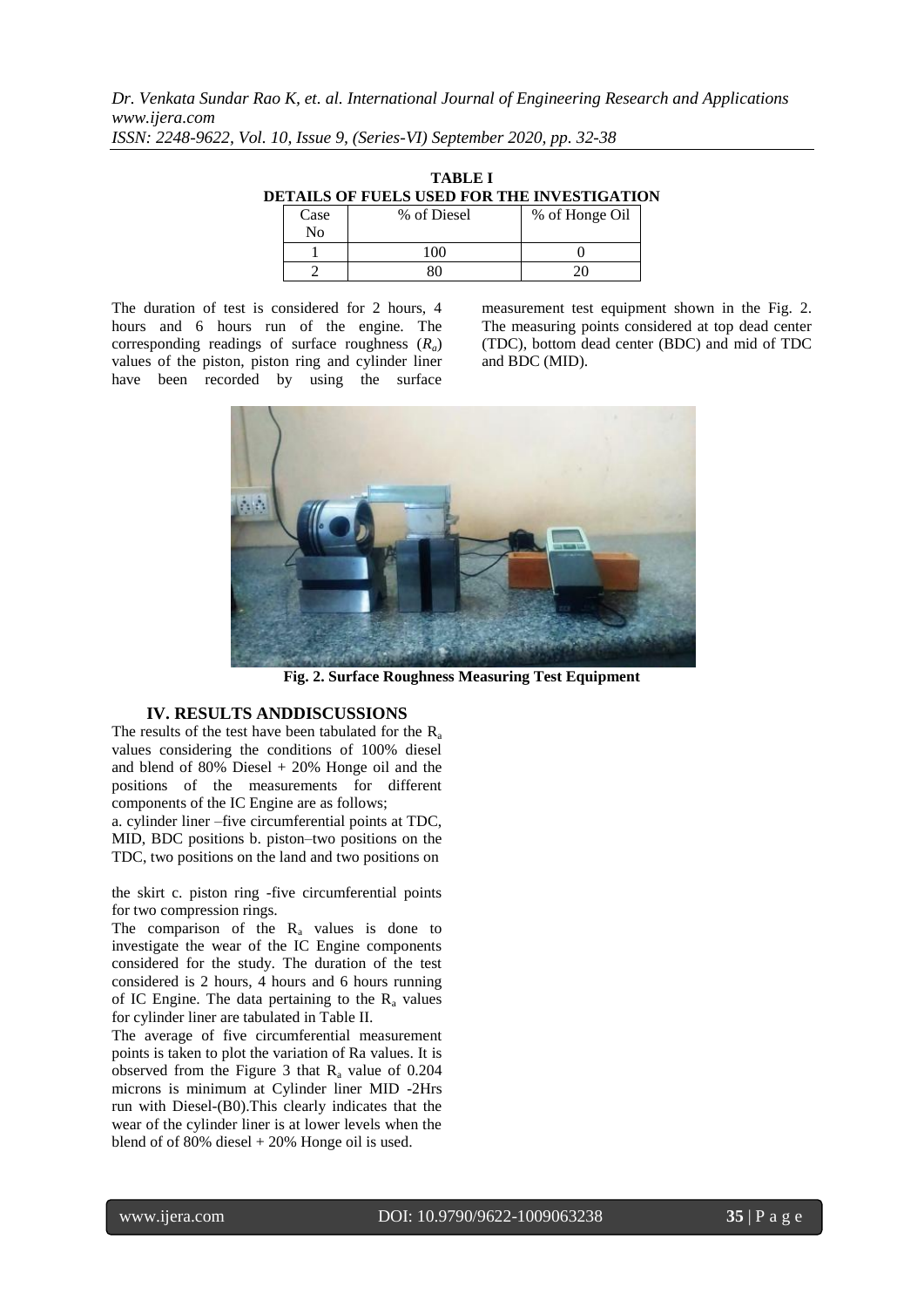*Dr. Venkata Sundar Rao K, et. al. International Journal of Engineering Research and Applications www.ijera.com*

| TABLE II - R <sub>a</sub> VALUES OF THE CYLINDER LINER |                         |       |       |       |       |       |  |
|--------------------------------------------------------|-------------------------|-------|-------|-------|-------|-------|--|
| Cylinder Liner                                         | $R_a$ values in microns |       |       |       |       |       |  |
| Positions                                              | 2 Hrs                   | 2 Hrs | 4 Hrs | 4 Hrs | 6 Hrs | 6 Hrs |  |
|                                                        | (B0)                    | (H20) | (B0)  | (H20) | (B0)  | (H20) |  |
| Liner TDC                                              | 0.415                   | 0.412 | 0.469 | 0.409 | 0.37  | 0.337 |  |
| Liner MID                                              | 0.204                   | 0.208 | 0.244 | 0.248 | 0.27  | 0.266 |  |
| Liner BDC                                              | 0.694                   | 0.537 | 0.785 | 0.64  | 0.573 | 0.598 |  |

*ISSN: 2248-9622, Vol. 10, Issue 9, (Series-VI) September 2020, pp. 32-38*



**Fig. 3. Comparison of R<sup>a</sup> values for Cylinder Liner**

The data pertaining to the  $R_a$  values for piston are tabulated in Table III. It is observed from the Figure 4 that  $R_a$ value of 0.236 microns is minimum for Piston skirt position for 4 hours running of IC engine with Diesel-(B0).

| TADLE III - N <sub>a</sub> VALUES OF THE FISTON |                         |       |       |       |       |       |  |
|-------------------------------------------------|-------------------------|-------|-------|-------|-------|-------|--|
| Piston                                          | $R_a$ values in microns |       |       |       |       |       |  |
| Positions                                       | 2 Hrs                   | 2 Hrs | 4 Hrs | 4 Hrs | 6 Hrs | 6 Hrs |  |
|                                                 | (B0)                    | (H20) | (B0)  | (H20) | (B0)  | (H20) |  |
| Piston TDC                                      | 0.566                   | 0.490 | 0.478 | 0.311 | 0.37  | 0.412 |  |
| Piston Land                                     | 0.366                   | 0.306 | 0.243 | 0.544 | 0.27  | 0.315 |  |
| Piston Skirt                                    | 0.652                   | 0.398 | 0.236 | 0.321 | 0.573 | 0.618 |  |

|  |  | TABLE III - R <sub>a</sub> VALUES OF THE PISTON |
|--|--|-------------------------------------------------|
|--|--|-------------------------------------------------|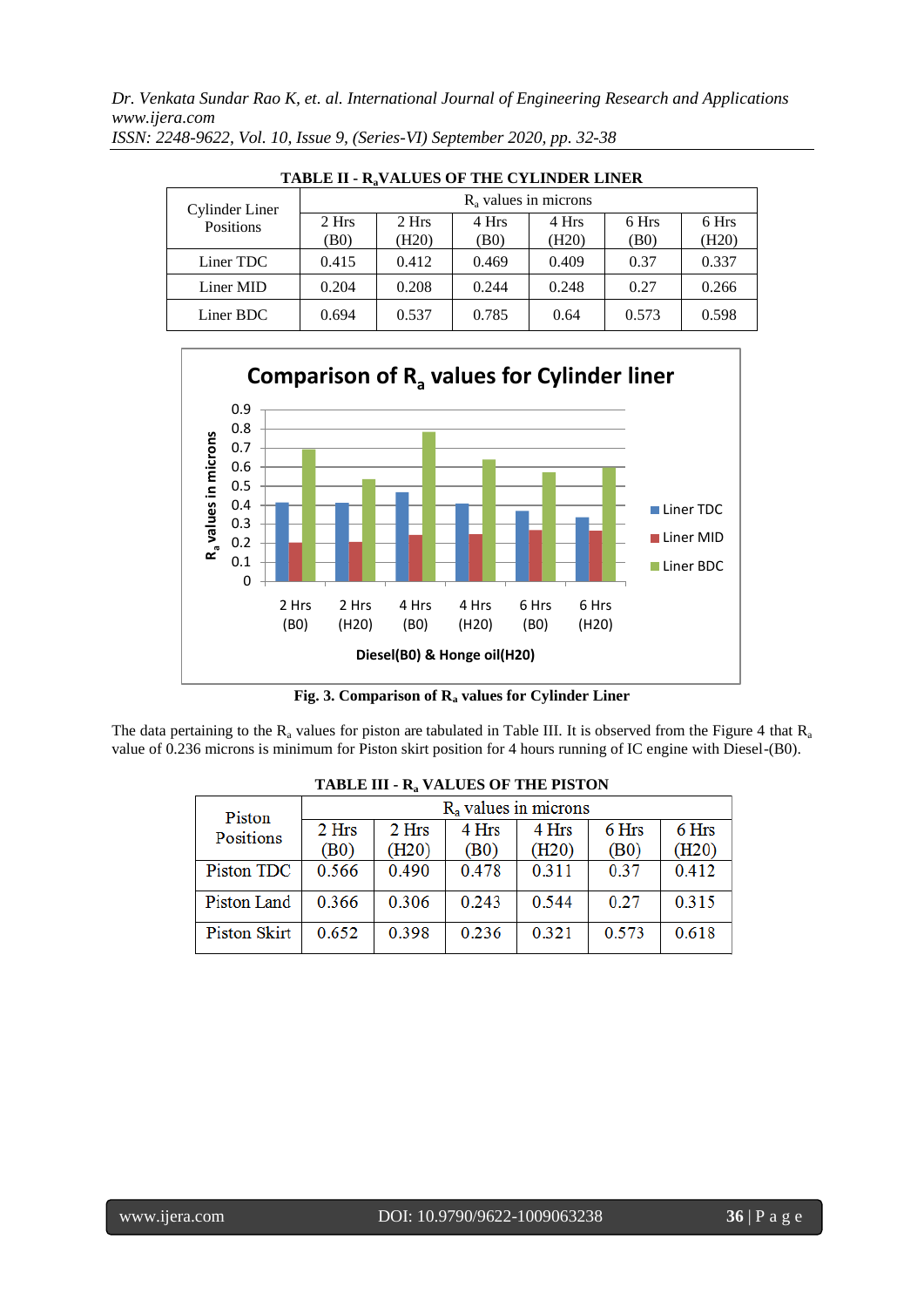*Dr. Venkata Sundar Rao K, et. al. International Journal of Engineering Research and Applications www.ijera.com*



*ISSN: 2248-9622, Vol. 10, Issue 9, (Series-VI) September 2020, pp. 32-38*

The data pertaining to the  $R_a$  values for piston rings are tabulated in Table IV. It is also observed from the From the Figure 5.3 it is observed that  $R_a$  value of 0.04 microns is minimum for Piston Ring 2 and for 4 hours running of IC engine with blend of 80%Diesel + 20% Honge oil (H20).

|                    | <b>TABLE IV - R.VALUES OF THE PISTON RINGS</b> |       |       |       |       |       |  |  |  |  |
|--------------------|------------------------------------------------|-------|-------|-------|-------|-------|--|--|--|--|
| Piston             | $R_a$ values in microns                        |       |       |       |       |       |  |  |  |  |
| rings              | 2 Hrs                                          | 2 Hrs | 4 Hrs | 4 Hrs | 6 Hrs | 6 Hrs |  |  |  |  |
|                    | (B0)                                           | (H20) | (B0)  | (H20) | (B0)  | (H20) |  |  |  |  |
| Ring 1             | 0.73                                           | 0.36  | 0.72  | 0.54  | 0.086 | 0.07  |  |  |  |  |
| $\mathrm{Ring}\ 2$ | 0.65                                           | 0.22  | 0.37  | 0.04  | 0.134 | 0.091 |  |  |  |  |

**TABLE IV - RaVALUES OF THE PISTON RINGS**